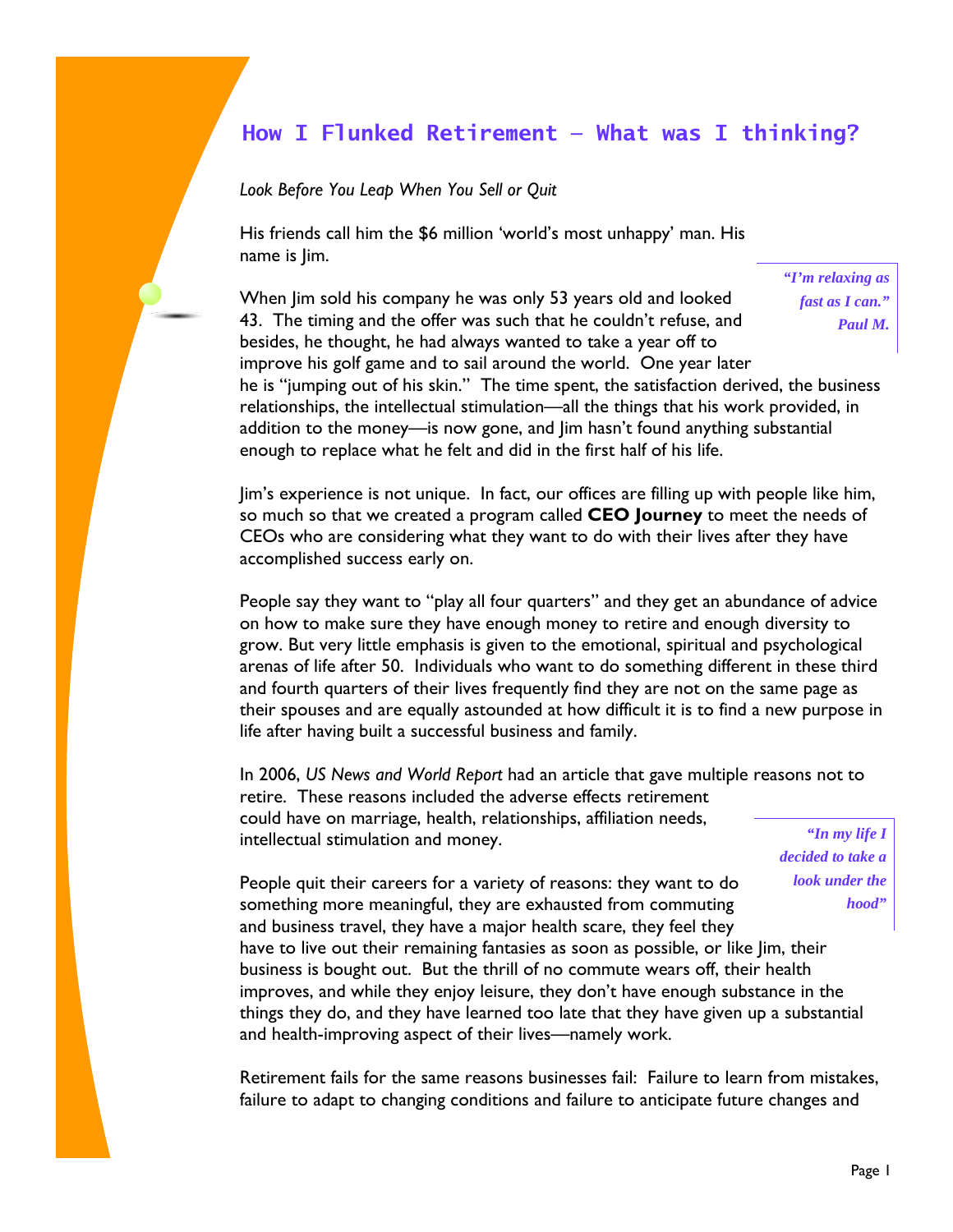their impact.

In the CEO Journey program we encourage people to think about five major areas before they sell/ retire. These five key areas are:

#### **Cultivate a Significant Identity**

For many people work defines who they are and how they will be remembered. It makes them feel successful and important. As one CEO Journey member said "I can't keep introducing myself as CEO of ABC Yogurt four years after I left the company. Who am I now?"

Another person talks about the health-providing aspect of work. He told us how he and his wife sold their furniture business in upstate New York to their son who took over and sent them \$100,000 a year for ten years while they retired in Florida. But in that time the furniture business in that area tanked, and the son had some very bad news for his parents. The parents moved back north, and after living in

*"It's probably best if you don't peak in high school."* 

the basement of their daughter's home for 90 days, all three of them re-invented the business. Each took a store and turned it into a high-end mattress business. The son had one store, the father another and the mother a third. They were in the seventies when they were forced financially to do this. They are now in their eighties (the son is in his late fifties), and the business is thriving. They not only reinvented the business, they also reinvented their lives. The whole family feels that this business challenge is what has kept the parents so healthy and alive.

We need to work – paid or unpaid. It is why we get up in the morning, and it gives a focus to our lives. If we don't want to work, we for certain need another passion to involve ourselves. The health statistics particularly for men who don't work are not good. So selling or retiring without a significant or meaningful thing to do could be a very unhealthy move.

#### **Revise Your Definition of Security**

"All that money and you are still that anxious, what's going on?" asked one man to his golfing partner.

What does it take to make you feel secure? What is enough? What are the ingredients of a good life? Are you anxious about who you can talk to and feel safe? Do you worry about where and when you can really be yourself? Are you trying to *impress* people in your conversation, while at other times, are you just trying to *express* your thought? Do you know the difference between having conversations with people where you are expressing and not trying to impress? One CEO Journey member tells us that he can tell when he's trying to impress people because he somehow always manages to get in the fact that he went to Harvard, but he wonders why he feels so insecure that he has to try to impress others. It's a given hallmark of security when people donate anonymously. It shows that some people have thought through how lucky they are to be so financially fortunate that they don't have to impress.

The second half of life is supposed to be the time when you shed most pretenses. It's supposed to be a time when you have accepted yourself and others more easily and you are not pursuing and using money to define your worth. Insecurity is often demonstrated in the form of arrogance and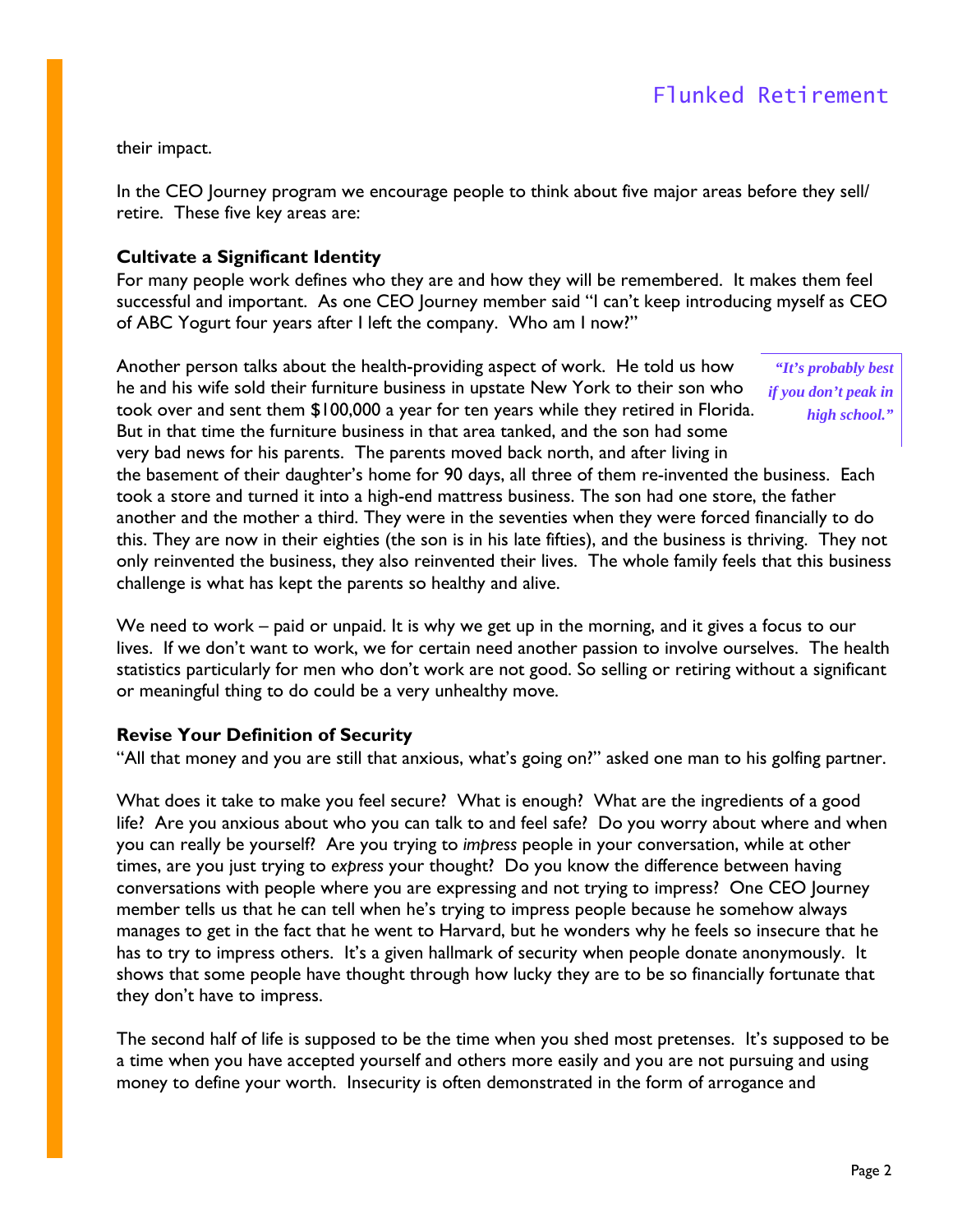insensitive interactions. Regularly ask yourself, what will it really take for me to feel secure? This is one of the most important questions you have as you journey toward more inner knowledge and gain wisdom. Use your experience and mistakes to grow and also to slow down enough to really be conscious of your actions and speech. It's an ongoing process. Sometimes I'll over-introduce myself as Dr. Parker, and then my husband keeps me honest by whispering in my ear "feeling a little insecure tonight?"

#### **Increase Your Investment in Relationships**

We are adding and subtracting relationships as we grow older. People move, marry have children, get divorced, have grandchildren and yes, some die. So our support network and our friends are constantly shifting. As we age, we also want different things. Many people say they want to be more known; INTIMACY phonetically *in-to-me-see*. We want more intimacy in the sense of being loved, accepted and known. We don't enjoy being the audience to some one else's me-me-me conversations. We want healthy connections, mutuality and just a few people who really care about us, and we care about them. Overcoming disappointments in people, especially if these people are our adult children, can be a source of frustration if we don't come to some ability to love and let go and be clear about what works for us. Some CEO Journey members work on forgiveness for earlier disappointments—especially in their marriages. Others begin to develop friendships that have more depth and more authenticity. *"I am changing my* 

What will you do about your relationships in the third and fourth quarter? Will your *shtick* get in the way of being fun to be with? Maya Angelou says "…people will forget what you said, people will forget what you did, but people will never

forget how you made them feel." How do people feel when they are with you? Susan Scott in her book, Fierce Conversations, points out that "the conversation is the relationship." How we invest in and grow relationships is a major contributor to satisfaction in the second half of life. We want to have people we can count on and who count on us as well. Remember, "It is a lot more fun to get up each day if you have someone to play with."

### **Re-Examine New Sources of Power and How to Use Them**.

What will be your new sources of power as you age? Power with and not over others has been called the healthier power. Cultivating usefulness instead of status becomes the hallmark of someone pursuing a different kind of power. CEO Journey members find mentoring an avenue for conveying what they have learned and would like to pass along. When you mentor, you are offering help to people who are asking for it, and it's not a situation where you have someone you've decided to fix. The power to give, to share, and to let someone else run the show while you mentor when asked can be an enviable spot.

Our CEO Journey members report great satisfaction when their adult children find their own path or can take over the business and show a real talent for it. Getting off the power trip of being the person who makes things happen has value. One member says "Everybody around me, particularly my wife, got a lot happier when I gave up the need to be right all the time."

*relationships to reflect who I really feel good with; and if you don't hear from me, you are one of those people."*